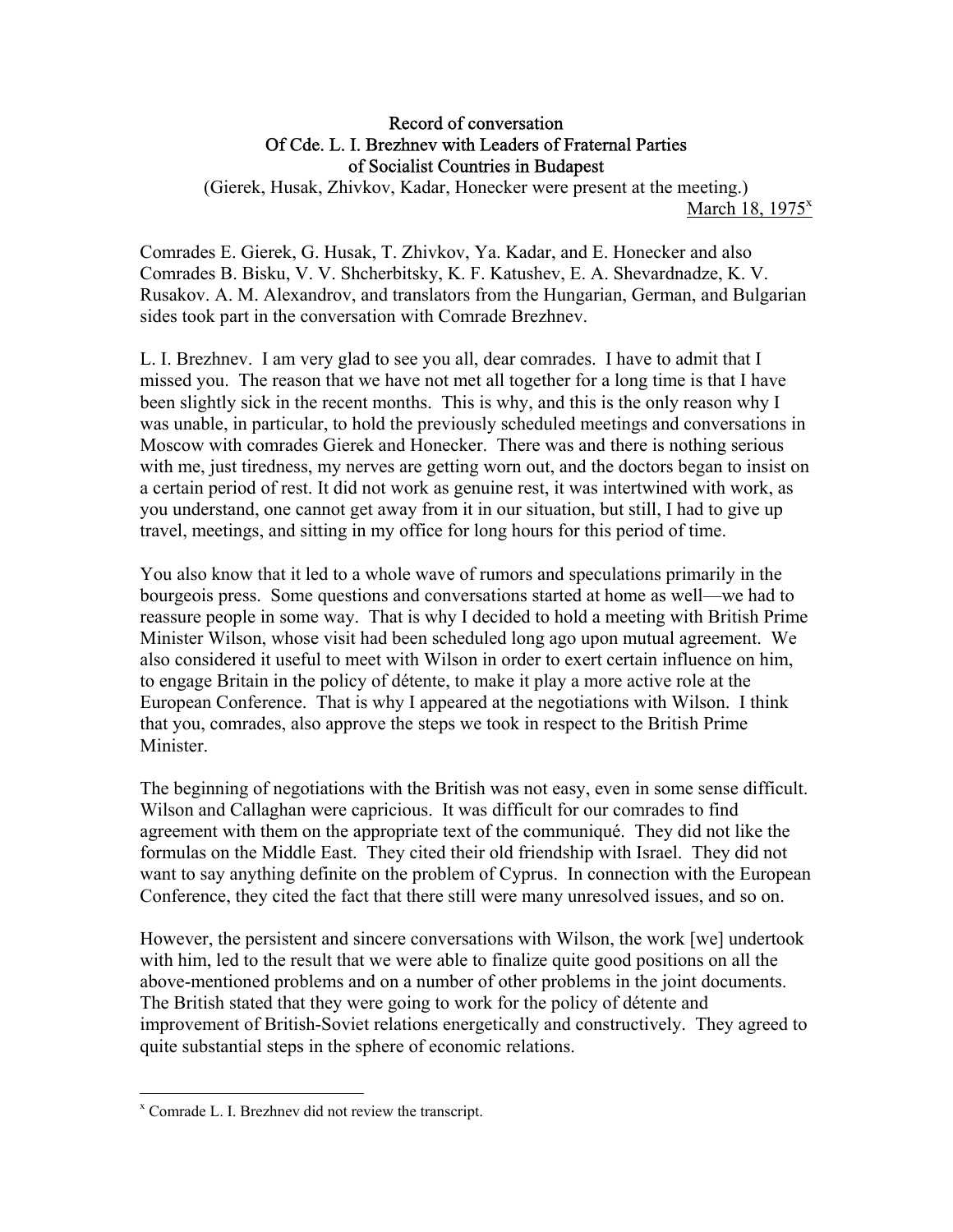It remains to be seen, of course, how all this will be implemented in practical life. However, already those documents, which Wilson and I signed in Moscow, put serious obligations on the British government, and give us all additional political weaponry in our hands.

Later, even though I continued to feel unwell, the circumstances developed in such a way that we had to, even though for short time, meet with Cde. Husak. Gustav Nikodimovich flew to Moscow, we talked with him for several hours, had dinner together, and he left right away. Of course I was glad to have that meeting, although I clearly was not strong enough yet.

After the negotiations with Wilson, I switched to the treatment regime again, but then there was the decision that I should appear at the special session for the International Women's Day—March 8. And today, responding to the invitation from our common friend Janos Kadar, I am here, at the Congress of Hungarian Communists, and I am glad to see all of you.

I would like to tell you beforehand, dear comrades, that everything on which we reached agreement earlier--together or in the bilateral framework—remains in force. What I have in mind is to carry out (although somewhat later than initially planned) the short working meetings with comrades Gierek and Honecker, and if necessary, with other comrades as well. I think that we will be able to meet and talk before the Victory Day.

I will tell you frankly, dear comrades, today I am unable to, and I would consider it inexpedient to raise any issues of economic ties between our countries. You all remember well the recent contacts and negotiations dealing with price regulation and other problems, which were held at various levels. Even though I was not well during this period, I still took active part in all this. Our comrades—cde. Patolichev, cde. Baibakov, and others—entrusted with the task by our Politburo, put a lot of effort in order to find solutions to the problems, which would be most acceptable for all the sides.

In the process of work, which comrades Baibakov and Patolichev conducted with your comrades, we considered this issue at the Politburo several times, and we are satisfied that a seemingly good and mutually acceptable solution has been found. One cannot run away from issues raised by life itself. Cde Kadar was right when he said in his report to the Congress that we, the socialist countries, do not live somewhere in cosmos or some airless space, but we are connected with the external environment, with the world market. Therefore, we have to react in some way to the processes, which affect us.

Today I came here, figuratively speaking, with empty pockets, and I am not ready for a concrete discussion of economic problems. I don't think we should even start such discussion at this short meeting, especially since these problems require comprehensive study. Obviously, I myself, just like all of you, understand that far from all the issues are resolved. There are some loose ends remaining, we have to make our minds on some issues. Today all I want to say is that it is important to approach the economic questions from a certain party point of view, with the party patience, attention and competence.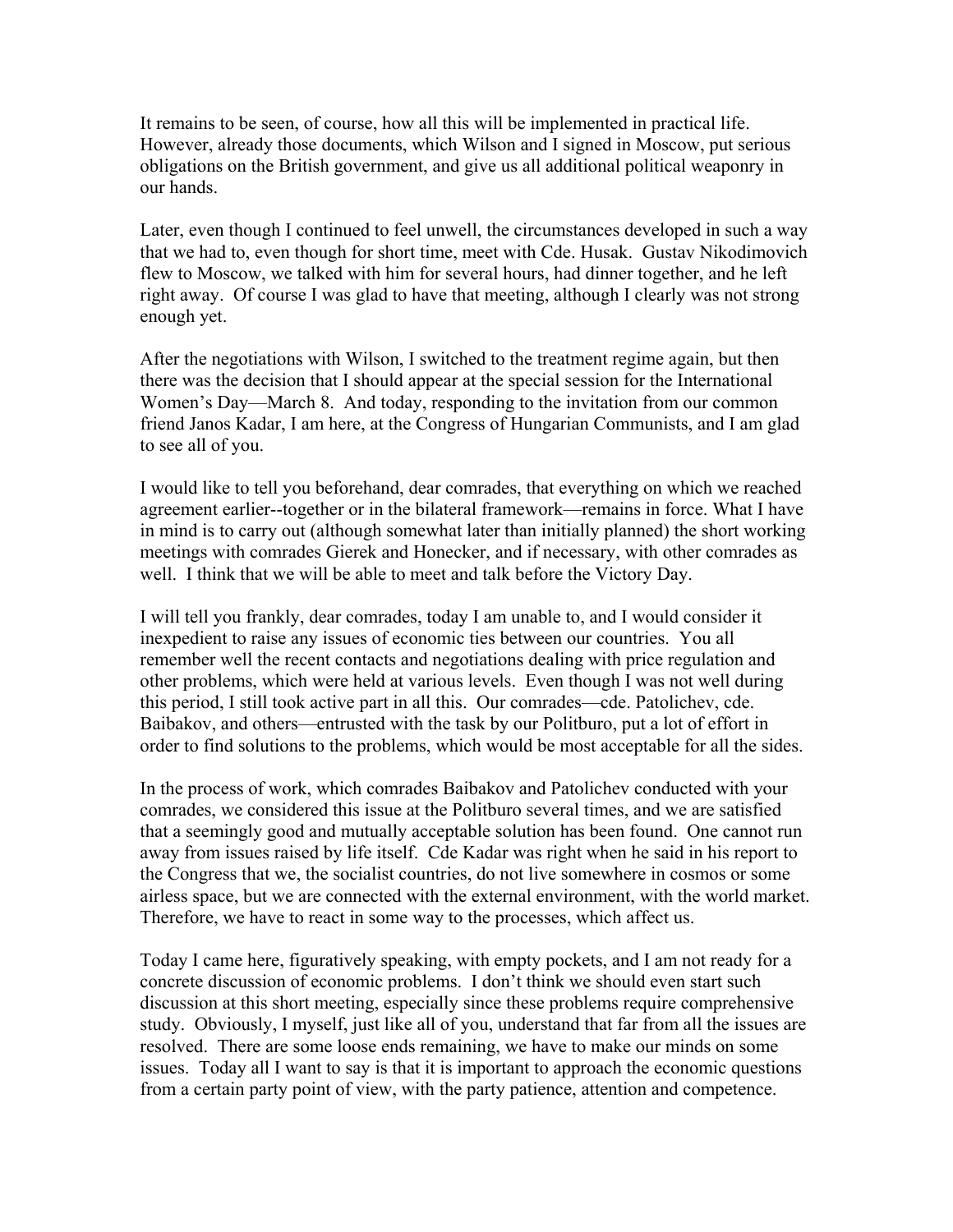Then it would be easier to find a solution. It would be easier to define our positions on the questions of our future five-year plans.

Naturally, we are not refusing to continue to develop our cooperation. It is not accidentally that I emphasized the importance of COMECON and other forms of our economic cooperation when I was speaking at the Congress of Hungarian comrades today.

Now we need to look at the drafts of our own five-year plan for 1976-1980. The volume of our investment, and many other things will depend on how it is going to come together. Our Gosplan promised to present its version (or versions) in 15 to 20 days. Frankly speaking, we are not yet ourselves clear regarding this plan—what do we want from it in the first place, and what we will be able to [accomplish].

We have to state honestly that we are faced with a number of difficult problems. Among them are the further improvement of the agriculture, increase of production of oil, [natural] gas, and lumber, construction of the Baikal-Amur railroad, obligations to the fraternal countries, and further improvement of the living standards of the population. In short, I think that these are mainly the same problems that each of you faces, only on a larger scale.

We cannot avoid making efforts to improve the agriculture. But it is much more difficult to do at home in the USSR that in your countries. The reasons for that are the difficult, severe, and unstable climate, the quality of the soil, and other factors. For example, a republic like Kazakhstan, with the same labor effort of the people, could produce a billion of poods of grain one year, and 400 million—another year. It is not easy in the Ukraine either, especially this year.

In other words, first we have to undertake some serious accounting of our own to come to some clarity, and then it would be easier [for us] to respond to you.

Currently, as you know, we set a priority of raising the effectiveness of production, of increasing the return of the investment. And our investment funds are large, and even a modest step in this direction would mean a lot. In the current five-year period (which will end in 1975), for example, we set the overall volume of investment at over 500 billion dollars. These are great expenses. In order to transport [natural] gas from Tyumen to the European part, to deliver it to Bratislava or Budapest, we need huge financial and material resources. We do not have enough pipes of our own, so we have to use currency to purchase them abroad.

In short, there are many problems. We have think seriously about how to make our economy more profitable. So far, unfortunately, the return of the investment has been decreasing. We have to think seriously about the issue of future investment. Of course, every republic and every oblast put forth some demands and proposals. The issues, which they raise, per se, are almost always correct and justified. However, from the state point of view, the picture is often quite different. As you know, we have many republics,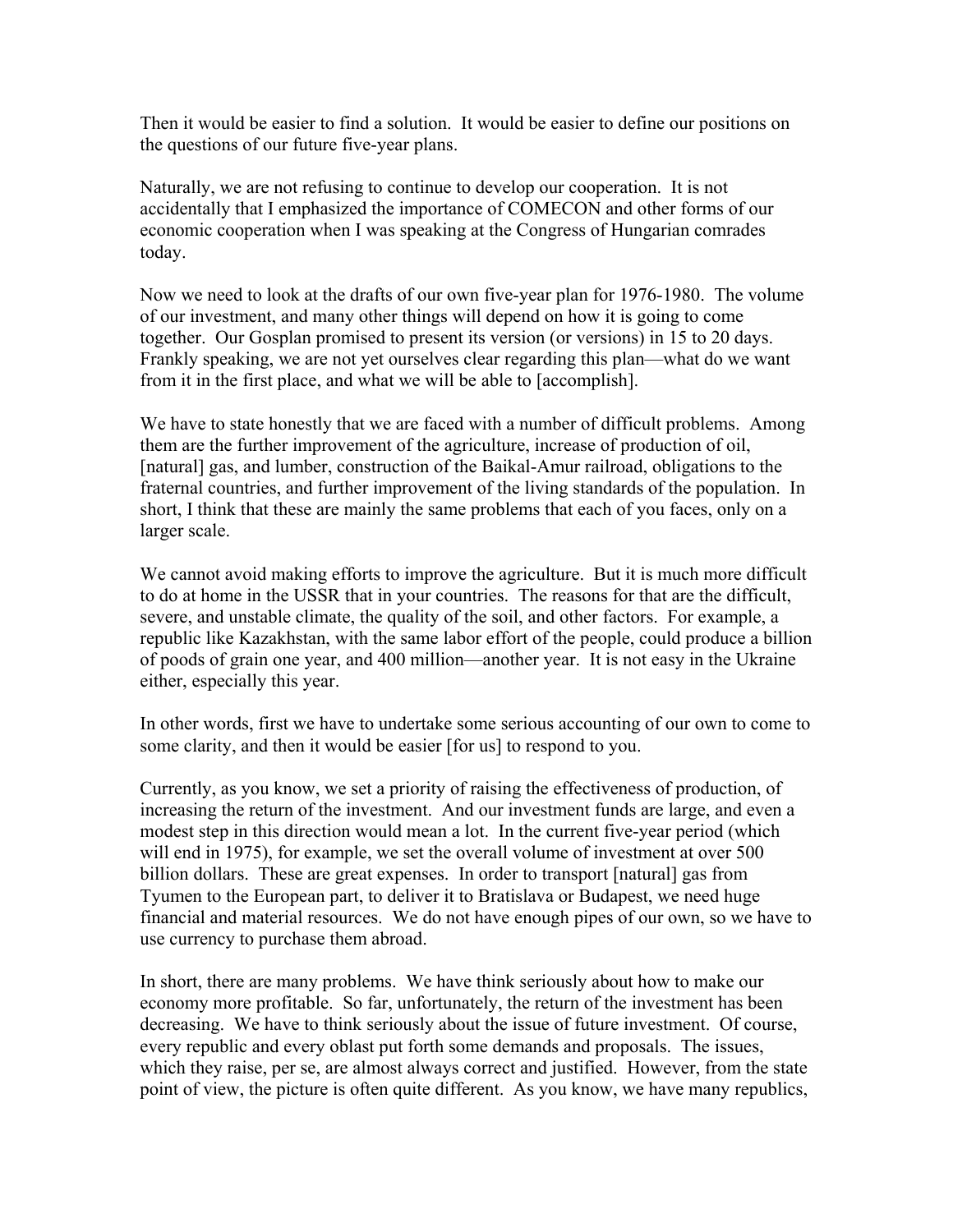and many nationalities in the country, but the soviet people is one, and one needs to think about its interests as a whole first of all.

Our most important capital, and our most powerful weapon is the unity of our party, and the heartfelt support of its policy by all the people. In response to the appeal by the Central Committee to the Party and to the people, the situation of a great labor improvement has emerged in the country. Collectives of industrial enterprises, state and collective farms take increased labor commitments upon themselves, and the Central Committee receives thousands of letters.

In other words, we will have to deal seriously with all these issues upon our return to Moscow.

As far as the foreign policy plans are concerned—various visits to our country and trips to foreign states—our perspectives are also not easy. So many events are planned, and one event conflicts with another, and we cannot reject anybody. We are internationalists. The cause of relations with fraternal socialist countries is always a priority for us. We also have to give assistance to the countries of the third world. This is a requirement of high politics.

As far as our bilateral relations are concerned, I would like to emphasize here that we do not look at them as some kind of unilateral assistance from the Soviet Union to other countries. In many areas, we receive good and necessary assistance from you, and we are thankful for that. I spoke about it many times at our closed meetings, and spoke on behalf of the Central Committee publicly.

You all, comrades, of course, understand well that the questions of relations between our fraternal countries, the principles and the atmosphere of these relations have the utmost importance for our common cause. If some problems arrive somewhere, our duty as party leaders is to exhibit calm and balanced [approach], to remember about the most important things, and to monitor carefully who reports to the Central Committee leadership, and what and how they report. It is not unimportant …

I don't want to reproach anybody here, I have no grounds for that whatsoever. But life is life. In the last 30 years, we had some difficult moments, but we always found a way to overcome those, by putting the most important—our main political goals and convictions--above the particularities. And whatever the transpiring difficulties were, we have been moving ahead, not backward. This relates to the development of the economy, improvement of lives of our peoples, and to the strengthening of our friendship. Maybe we are not moving ahead as fast as we would want in the economic realm, but the progress is obvious and indisputable. Based on our own experience, I can say that it is very bad when we earmark resources to solve some specific economic tasks, but don't provide specific materials for those amounts. That [situation] leads to freezing of the money, and the volume of unfinished construction projects is growing, and growing unjustifiably.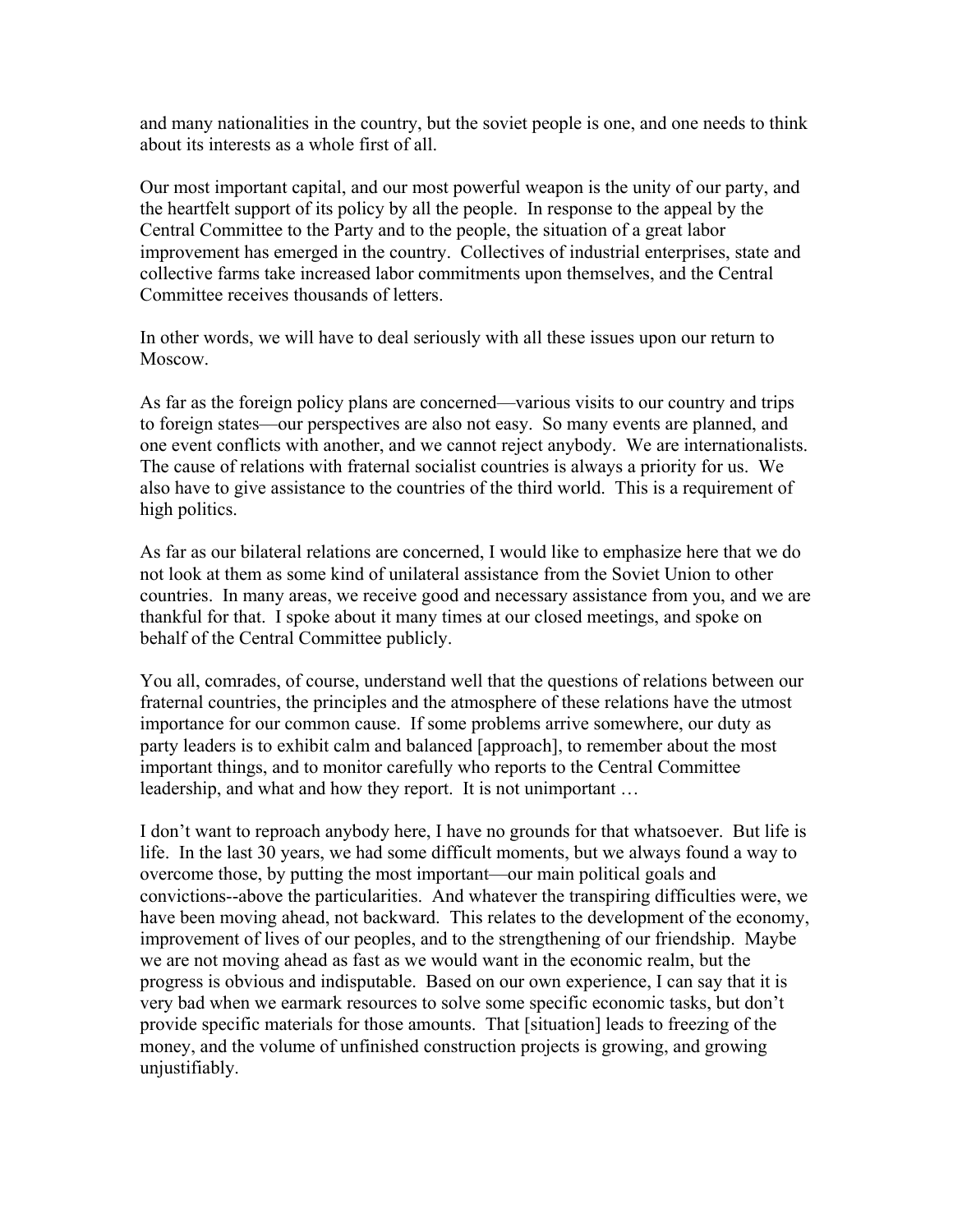I think that after we ourselves take a look at what Gosplan proposes for the next five-year period, discuss the issues and come to a certain position, we will be able to continue our business conversations with you. Whether it will be at the level of the Council of Ministers or [at the level of] Gosplans, or some commissions, I cannot say now. However, I am convinced that we will come to an agreement in the end.

Yes, we have difficult tasks and problems of several kinds. This is natural. It is worse that there are some people, who quietly engage in dishonest conversations, and purposefully sow doubts or inflame passions. One day they say that Czechoslovakia is to blame, then somebody else, but mostly the USSR. It is incorrect and unfair. We work together for many years now. It is unlikely that someone could say that the Soviet Union gained great profits as a result of this collaboration to the detriment of others. I don't know about profits, but we already incurred debts to your countries. In other words, we have to find solutions to the emerging problems. Maybe we all should show more initiative, more attention to these problems on the part of the Central Committees of our parties.

However, I don't think that anybody could say that the work of the COMECON did any harm to any one of us. It is true that they write too many papers and move too slowly, but all in all, this work is necessary and useful. Maybe we should put some pressure on the officials of relevant apparatuses somewhere. Maybe we should study economic issues better ourselves. Each of us has problems in this area, and often those are different problems.

In the USSR, I repeat, one of the serious difficulties is that it is hard to ensure material supplies for the huge investments. We cannot maintain this situation any longer.

We have many difficulties, and probably sins as well. However, if we all tackle the problems with sufficient energy and attention, the affairs will improve. I was saying to our comrades here that when we deliver our oil and gas from the heartland to the western regions, then we will be able to throw in an additional cistern to each fraternal country (Laughter).

G. Husak. Our planners say that it would be necessary to throw in approximately half a million tons.

L. I. Brezhnev. The appetites are growing. In the past, I remember, your plant "Slovnaft" received 3 million tons a year, and today it wants, I think, 6 or 7 [million tons].

G. Husak. Altogether we receive 16 million tons.

V. V. Scherbitsky. This is all that our Ukraine extracts in a year.

L. I. Brezhnev. To develop new reserves is not as easy as it seemed to us earlier. One has to clear the forest, and to build housing, and schools, and movie theaters, and to build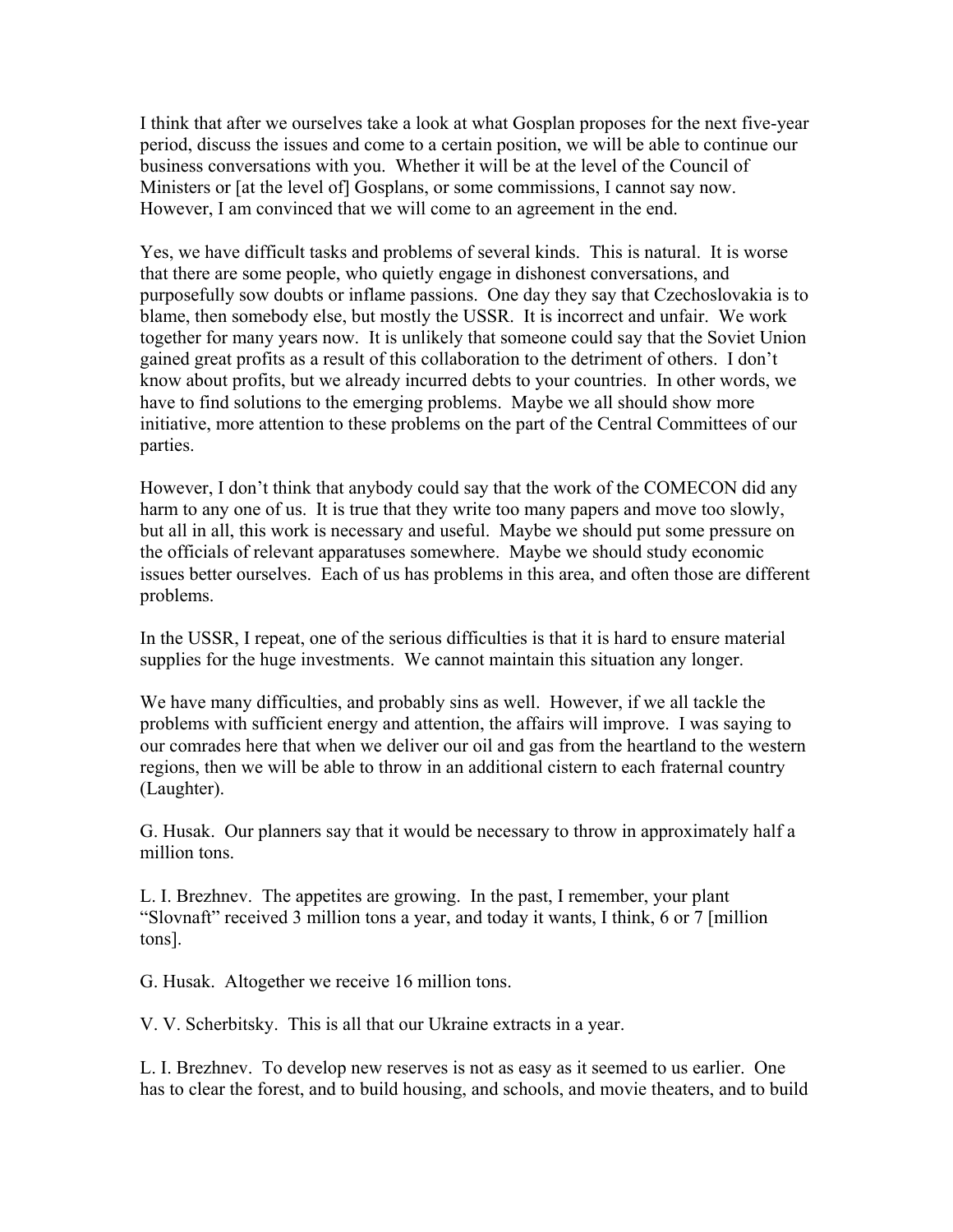the pipelines. I am telling you about all this so that you would cut your requests to us. (Laughter).

We also deliver supplies to Cuba. You cannot leave it without bread or fuel. We also provide clothing for the Cuban Army free of charge. And we pay special prices for their sugar. We send grain supplies to several countries. Poland and the GDR still cannot provide themselves with their own bread. In other words, there are many tasks and we have things to think about.

All this, comrades, of course, does not mean that I am telling you: "Do not ask for anything, it will not work." I only want you to have a full understanding of the complexity of the issues that we are facing.

Today, as far as I understand, we achieved a complete agreement among our countries regarding setting sliding prices for 1975 and for the subsequent five-year period. If this is acceptable for all the parties, it means that we will live for 6 more years and will achieve new successes.

I started with economic questions because it is important for everybody, for our friendship. We need to continue the work, search for new paths of integration and other forms of cooperation. We are using far from all of the opportunities.

The second very important question, dear friends—is the European Conference. All of us, our entire commonwealth should work skillfully and with great energy to bring this conference to completion successfully.

Europe's bloody history tells us a lot and puts many tasks before us. If we, Communists from socialist countries and capitalist states, in alliance with progressive, peace-loving, and realistically thinking people from other social strata eventually achieve the outcome where at the European conference the highest leaders of countries-participants sign clear and precise documents about the principles of relations between European states, it would be a great political victory. It would give new power to all proponents of peace and progress. That is why we are making all possible efforts to achieve such a goal.

President Ford told me firmly in Vladivostok that he would act as we agreed in regard to the European conference. Giscard D'Estaing (I don't know his personality very well yet) expressed himself quite definitively. Chancellor Schmidt also promised support, but his situation is not simple. Influential forces in the FRG put forward demands both in regards of West Berlin as well as the "voluntary changes of borders," and the latter in practice means –to gobble up Honecker. Those revanchists are insatiable. Lessons of history mean nothing to them. Tens of millions of people who died are not enough for them. This is the danger, which we should always remember, and which we should always counter.

Now it looks like the cause of the European Conference is on the right track. The Americans did some work, and with our assistance they were able to find an acceptable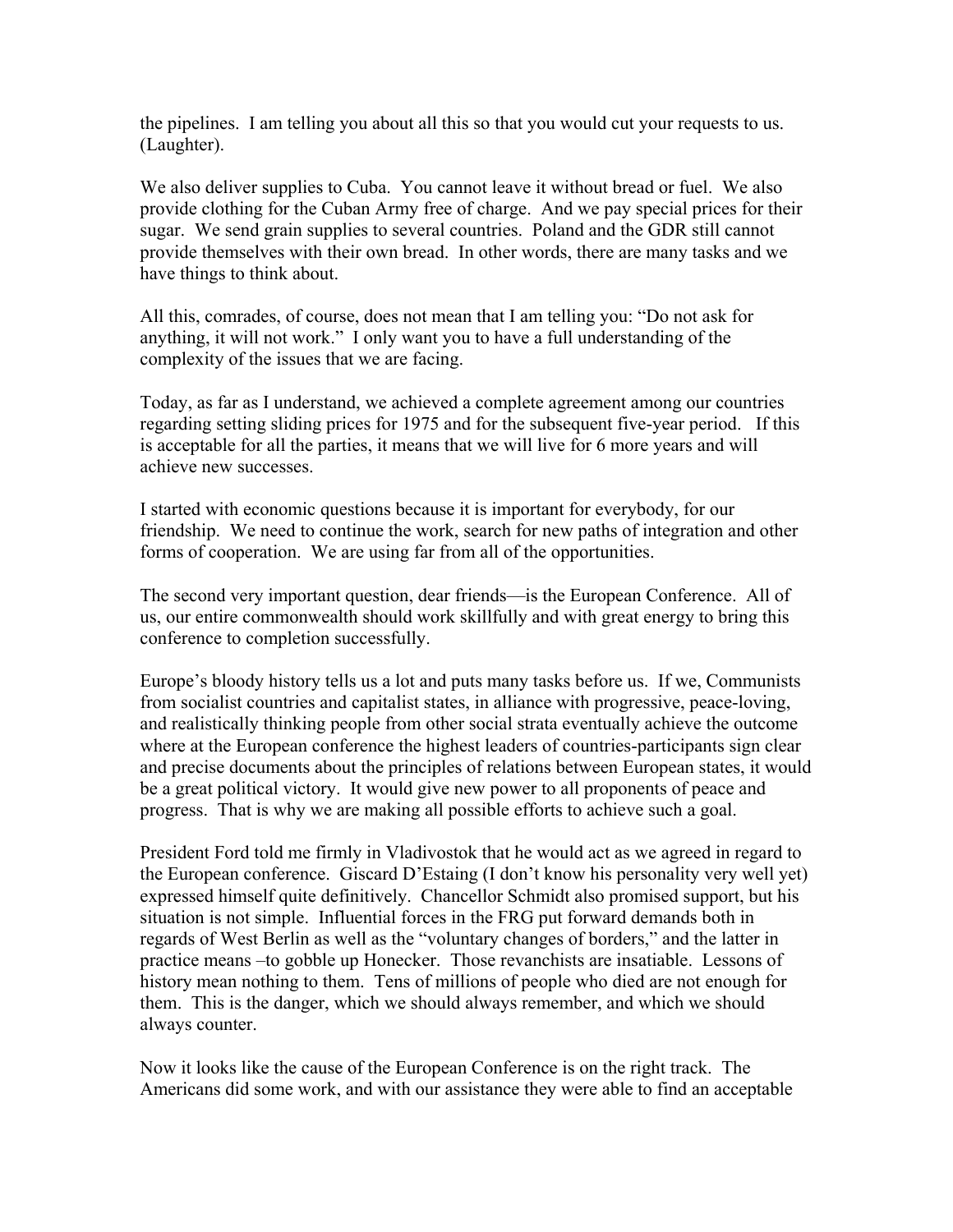formulation regarding the peaceful change of borders. Apparently, the coordination on this issue is coming to a conclusion.

The issue of the so-called third basket, it seems to me, is being untangled as well. The excessive and obnoxious demands of some western countries have been repelled.

Up to the last moment, the main problem was the so-called "confidence building measures," i.e. the issues related to information about maneuvers and movements of troops, with invitation of observers and so on. I can tell you in confidence that we recently considered this complex of issues at our Politburo, and decided that it was possible to adopt a somewhat more flexible position in certain details. We gave appropriate instructions to our delegation in Geneva, which will act in close contact with your representatives. They will be informed of all the details. Therefore I will limit myself here to mentioning this issue only in general.

Now to the question of the conclusion of the Conference's work. So far one could hear quite definitive words everywhere: "This year." But this is too fuzzy, and we are not satisfied with it. You are already aware that we have recently appealed to the leaders of the USA, FRG, France, Britain and Italy with a proposal to act in such a way that the final stage of the European Conference could commence at the highest level on June 30 of this year. I spoke about this with Kekkonen during my conversation with him in Moscow. He expressed his support for our proposal and [said that] he would encourage other countries appropriately. Now we are waiting for responses from the leaders of the above-mentioned western countries. We believe that your countries, comrades, could provide some energetic support for the USSR proposal concerning the dates.

And there is one more consideration here. Ford, as you know, insists on my visit to the United States this summer. He has a great personal interest in it, politically. However, we tend to think that it would be inexpedient to go to America before the European Conference is completed. That is what we made clear to the Americans. Maybe it would push them a little toward the conclusion of the Conference.

Now several words about the Middle East. You are well aware of the situation there. Our position remains unchanged. Speaking about the Arabs, they, or rather some of them, recently became less conciliatory than they used to be. The latter primarily concerns Syria and the Palestinians.

We are not against agreements about further pulling back the troops at the fronts. However, it would be desirable if it would take place with some form of our participation (so that we could exert some influence over the substance). And most importantly—so that such agreements on partial measures would not become a substitute for a final settlement. Israel should not keep any part of the others' territories, which she captured.

Kissinger persists with his efforts and trips to the Middle East. Over the next couple of days he should meet with Gromyko in Austria or in Iran. And then he will probably inform our Minister in detail.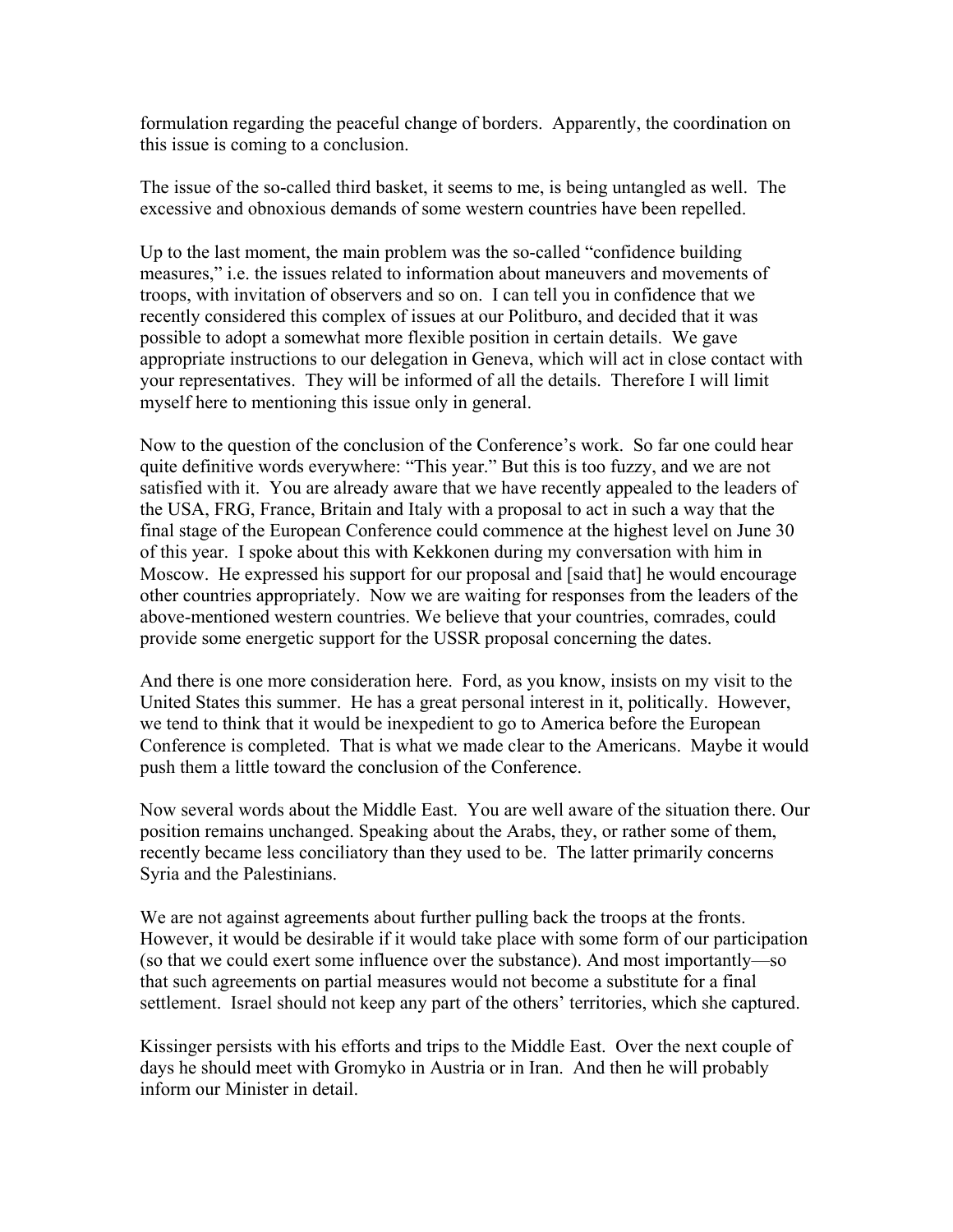In general, we are trying to keep you informed on this and on many other important issues. Maybe we are late with such information sometimes, but you cannot reproach us for acting not in the spirit of our common political line.

One more question. We are approaching the  $30<sup>th</sup>$  anniversary of [our] victory over Hitler's Germany. [Our] people assign special importance to this date. Of course, celebration of the Victory Day assumes different nuances in different times. Obviously we will not celebrate this date for 200 years. One has to take into account the international situation of détente, as well as the fact that there are now entire generations of people actively living and working, who did not know the war in practice, who did not see or experience it.

We believe that while celebrating the  $30<sup>th</sup>$  anniversary of the Victory, it would be important to emphasize that having defeated Fascism, we have been waging an active and consistent struggle for stable peace for 30 years now. We have all the reasons to be proud of the victory and by what this victory gave to the peoples. Obviously, the role of the liberation struggle of the peoples in the occupied countries, and the role of the allies of the anti-Hitler coalition will be emphasized accordingly.

In [my] conversations with Ford, Giscard D'Estainge and Wilson, I touched upon the question of the possibility of organizing some joint events scheduled for the  $30<sup>th</sup>$ anniversary of the Victory (for example, exchange of veterans' delegations, visits of military ships etc.). If our former coalition allies officially take part in the celebration of the anniversary of the victory, it would remind peoples of many things.

As far as the celebration of the anniversary itself, we will probably eventually come to the conclusion to celebrate it as one joint holiday. After all, it is not all that important if a certain country was liberated one day earlier or later. I believe that May 9, the day of Hitler's Germany capitulation, could be considered the main date.

Comrade Kadar expressed his wish for me to come to Hungary on the dates of the  $30<sup>th</sup>$ anniversary of the liberation of the country, and comrade Husak invited [me] to come to Czechoslovakia on Victory Day. I would like to thank [our] fraternal parties, and you personally, my dear friends, from my whole heart for this invitation. However, I see great difficulties on their road to their fulfillment. During these months we will be involved in some great and intense internal work. And the external affairs do not allow one a breathing spell. We have to prepare for the concluding stage of the European Conference, we have to think through and finally formulate our five-year plan, we have to receive numerous foreign visitors and delegations. In the nearest future, as I already mentioned, we will have to meet with comrades Honecker and Gierek. High-level delegations from several African countries are either in Moscow now, or are expected in the next several days. Prime Minister of France Chirac is arriving tomorrow, and then [we] have to prepare for a visit to the United States, and to receive President of France in our country. And this is far from a complete [list].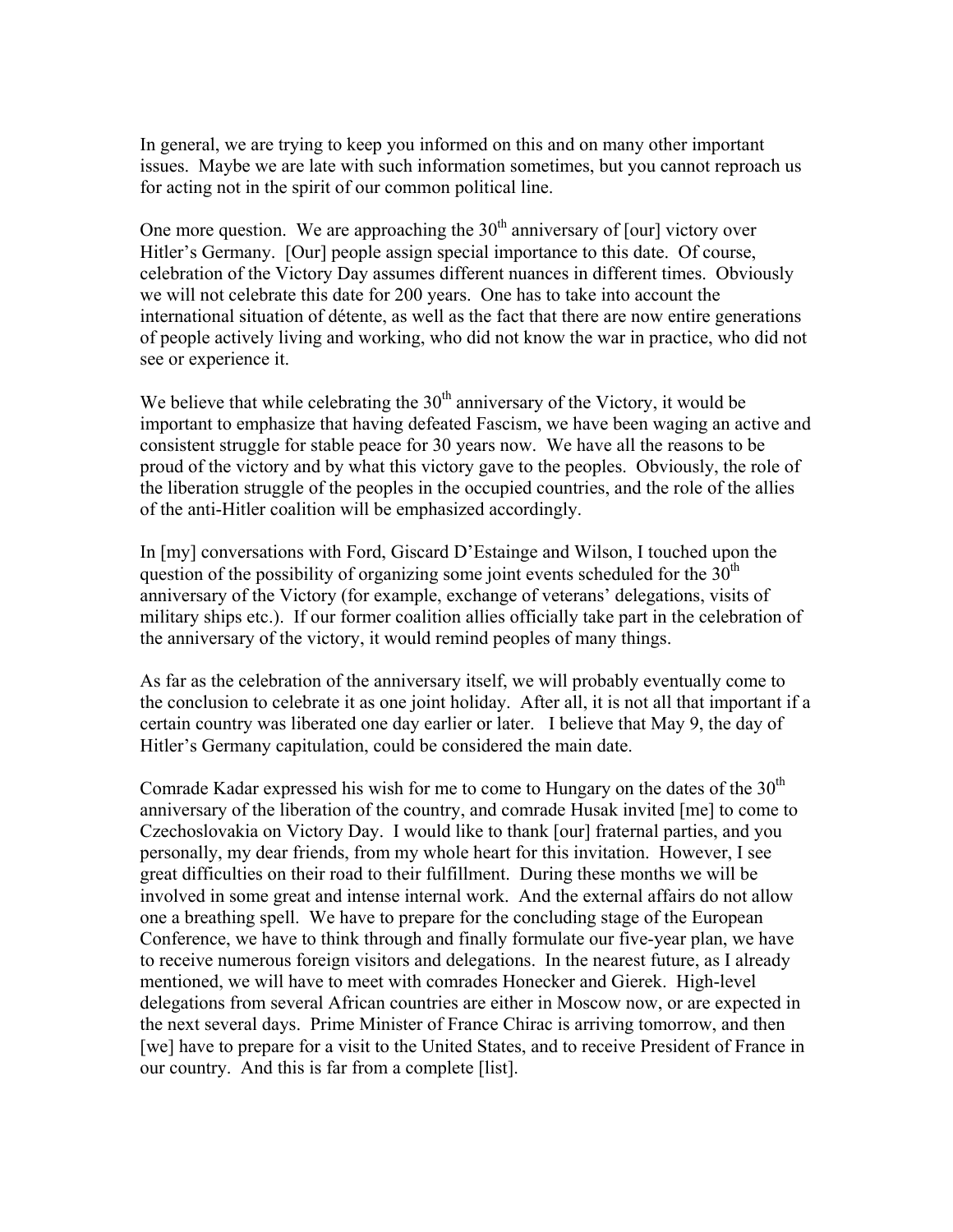Therefore, I would like to thank you all once again wholeheartedly for the invitation, and for your high esteem for the role of the Soviet Union and its armed forces in bringing about our joint victory. Each one of us will probably celebrate this holiday in their own way in their countries. When we invited party and state delegations from the fraternal countries to Moscow for the anniversary celebrations, they asked us—what level of delegations did we have in mind. We still have to make the final decision on that and other questions concerning the anniversary after I return to Moscow. However, I would like to say in a preliminary way that we do not intend for the highest leaders of the fraternal countries to come to Moscow during the anniversary days. Obviously, their presence will be needed in their own countries during those days. Therefore, we were thinking that delegations with for example Politburo members, Central Committee secretaries, deputy Chairmen of the Councils of Ministers, delegations of war veterans, workers and so on will visit us for the celebration.

We plan to hold our anniversary session on the evening of May 8. I was asked to speak at the session. I believe that my speech will be very compact—only 30 to 40 minutes. The reason is that I already had the occasion to speak at the celebration of the  $20<sup>th</sup>$ anniversary of the Victory, and I have already said many things. And there is no need to repeat oneself. Of course, I will pay our regards to everyone who fought for the victory—to our soldiers, to the Soviet people, to the people of other countries, and to our allies. However, a large part of the speech will be probably devoted to the general assessment of the results of the victory and to the pressing tasks of the struggle for stable peace on our planet.

Besides that, as is our tradition, other people will speak at the anniversary session too representatives of workers, war veterans, youth and so on.

I am telling you all this in a preliminary fashion. In Moscow, we will discuss all this at the Politburo. If anything changes, we will let you know immediately, but mainly, I think, everything will look like I have just described it to you.

Of course, the foreign delegates will be received with all due respect; they will be seated in the Presidium, will take part in the reception, and will make visits to plants or collective farms.

We also discussed the question of the military parade, and we came to the conclusion that it would be inexpedient to have it. There is no need to rattle the tanks and the missiles along the square [Red Square] during the period of the intensive struggle for peace, which we started in the international arena. However, we still have to make the final decision on the issue of the parade.

I would like the comrades to understand me correctly. Of course, each of the fraternal countries deals with its own concrete conditions, and determines the forms of celebration and the events to hold, on its own.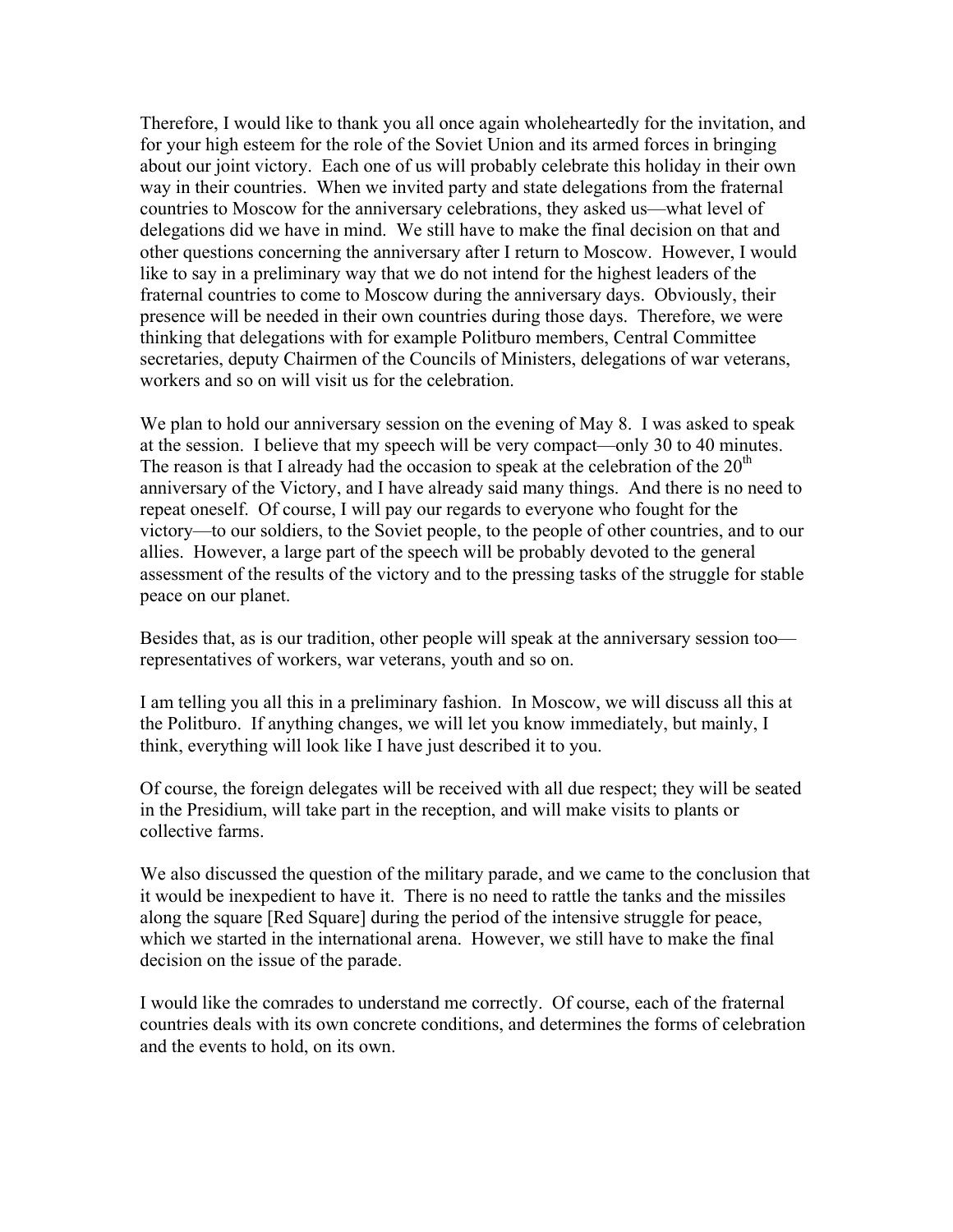I would like to reiterate that we will inform you about our final decisions regarding the anniversary events.

Returning to international issues, I would like to say that we are keeping an eye on the events in Portugal, and we are trying to provide possible assistance to our Portuguese friends and to all the democratic forces of that country. Currently an economic delegation from Portugal is visiting Moscow. The issues they raise will be considered with all the appropriate attention. I think that every one of our countries could do something to support the progressive revolutionary forces of Portugal, who are engaged in a difficult struggle with the reactionary forces. We have things to think about here.

As far as China is concerned, there is nothing new. Our delegation headed by cde. Ilyichev has recently returned to Beijing, held two more sessions, but with no results.

I would like to point your attention, dear comrades, to the developments in FRG. It is not all that simple there. The social democrats and the free democrats continue to lose votes. Strauss is striving for power, and we know his face very well. It is hard for me to propose anything concrete now, but we need to follow the situation in West Germany carefully and with all our attention.

It is good that the Communist party of Italy is feeling confident and continues to strengthen its authority in the country. Today, as you know, our delegation headed by cde. Kirilenko is attending their Congress. Our Italian friends, as well as the government of Italy express their interest in my visit to that country, and believe that it would be useful. In principle, we responded to the invitation of the Italian government positively, but did not establish the concrete date yet.

Now regarding the Conference of European Communist parties. We came to the point of view that it would be more expedient to hold this Conference after the Conference for Security and Cooperation in Europe completes its work. (Voices: "Yes!")

In short, none of us will have an easy life. Yes, we, party leaders, work, as they said at the Congress of the Hungarian comrades, not so that we could sit in comfortable chairs, or drive in nice cars. We live in order that we could give ourselves wholly to the cause of peace, security for the people, the cause of socialism and communism.

One more small practical question. In our Armed Forces, we have some units (regiments, divisions), which took part in the liberation of certain capitals and cities of the fraternal countries, and therefore were named after the cities liberated by them. The participants of those battles are not with us any more, and the numbers of those divisions and regiments do not exist any longer, but the names are kept forever. Therefore, the personnel of those units could send letters, addresses, greetings to those who live in those towns during the anniversary days. I think your comrades will consider it possible to answer those greetings in some form.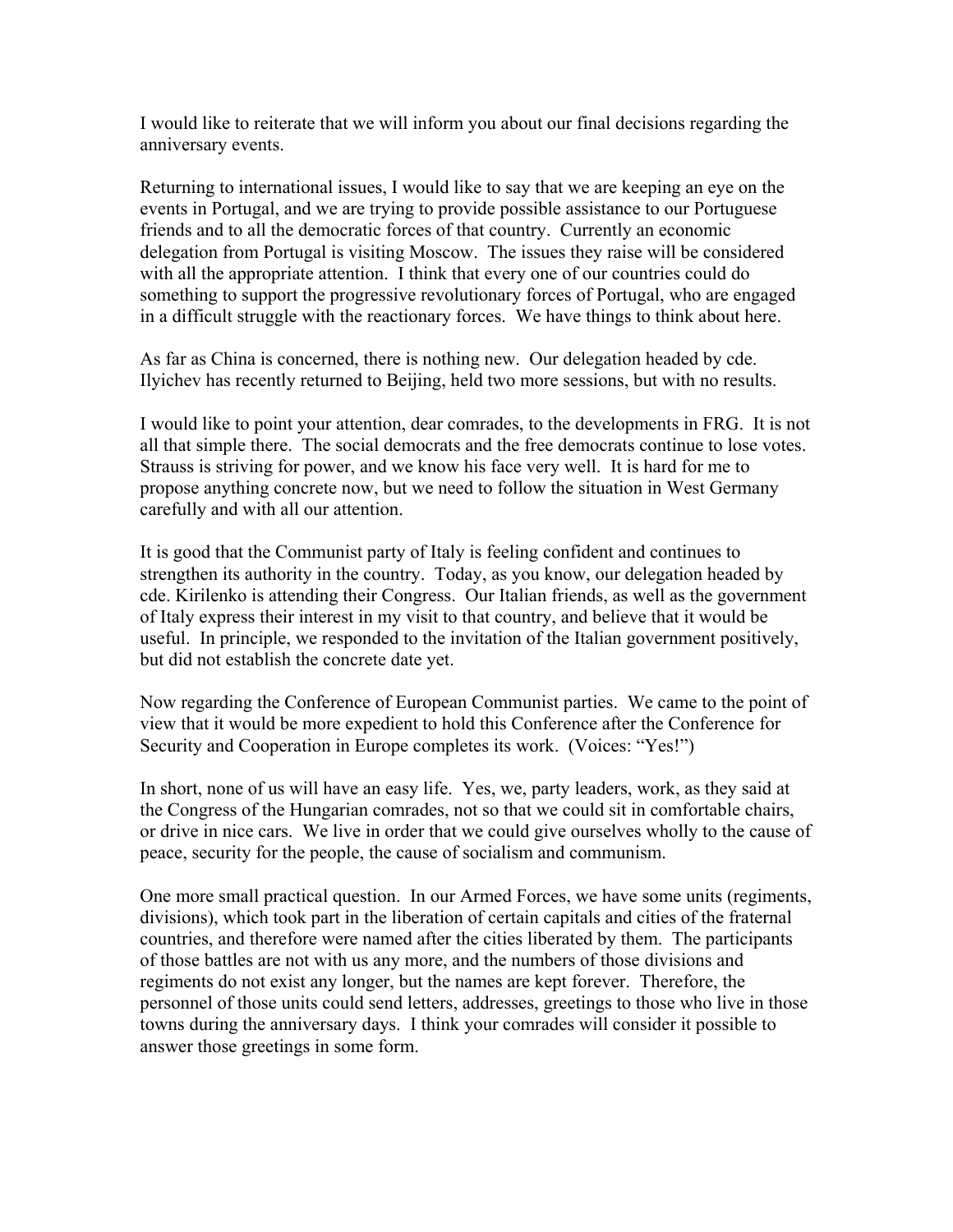Ya. Kadar. We are very thankful for this conversation, for comrade Brezhnev telling us about some issues. These are our common issues, and it was very important for us to hear comrade Brezhnev's information. We should all think about these issues separately and all together.

I would like to start with the question of comrade Brezhnev's health. I think I will express the common opinion of all comrades, who gathered here. We all were very worried, as human beings, as comrades, and we were very glad when Leonid Ilyich said that he was simply fatigued, that there was no specific illness. We are sincerely glad [to hear] that, and we wish Leonid Ilyich good health.

We, Hungarians, are especially grateful to Leonid Ilyich for finding it possible to come to our party congress. It is important not only for the Hungarian Communists, it has a great international importance.

I would like to wish you good health once again from the bottom of my heart. You should remember that your health belongs not just to you, but to your party, and your people, and to us all.

As much as possible, try to follow some [healthy] schedule.

(The rest of the participants support cde. Kadar)

L. I. Brezhnev. Thank you very much.

Ya. Kadar. Leonid Ilyich was saying about the development of the five-year plan in the USSR. We all want the economic issues in the Soviet Union to be resolved in the best manner. The power of the Soviet Union is the power of us all. The relations between the Soviet Union and our countries can be compared to the relations between the powerful oak tree and the young undergrowth. We would not be able to live without the Soviet Union.

However, we cannot live like parasites on the Soviet Union either. We should be talking about cooperation, precisely, i.e. about working together. Of course there will be requests from us in the future, such is Soviet Union's fate. But we should do everything we can to help ourselves.

There were periods when we relied on the USSR reserves completely. However, we should understand what the Soviet comrades have been telling us recently. We have to see that the Soviet Union has its own problems. When cde. Baibakov visited us here, we had a conversation, and I looked at him, and thought that it is not easy for him, cde. Baibakov, either. He has to take into account not only the needs of his own country, but also he has to think about the problems of the fraternal countries. We understand you. We want to cooperate in the closest and the most correct way. Everything we can do ourselves, we will do.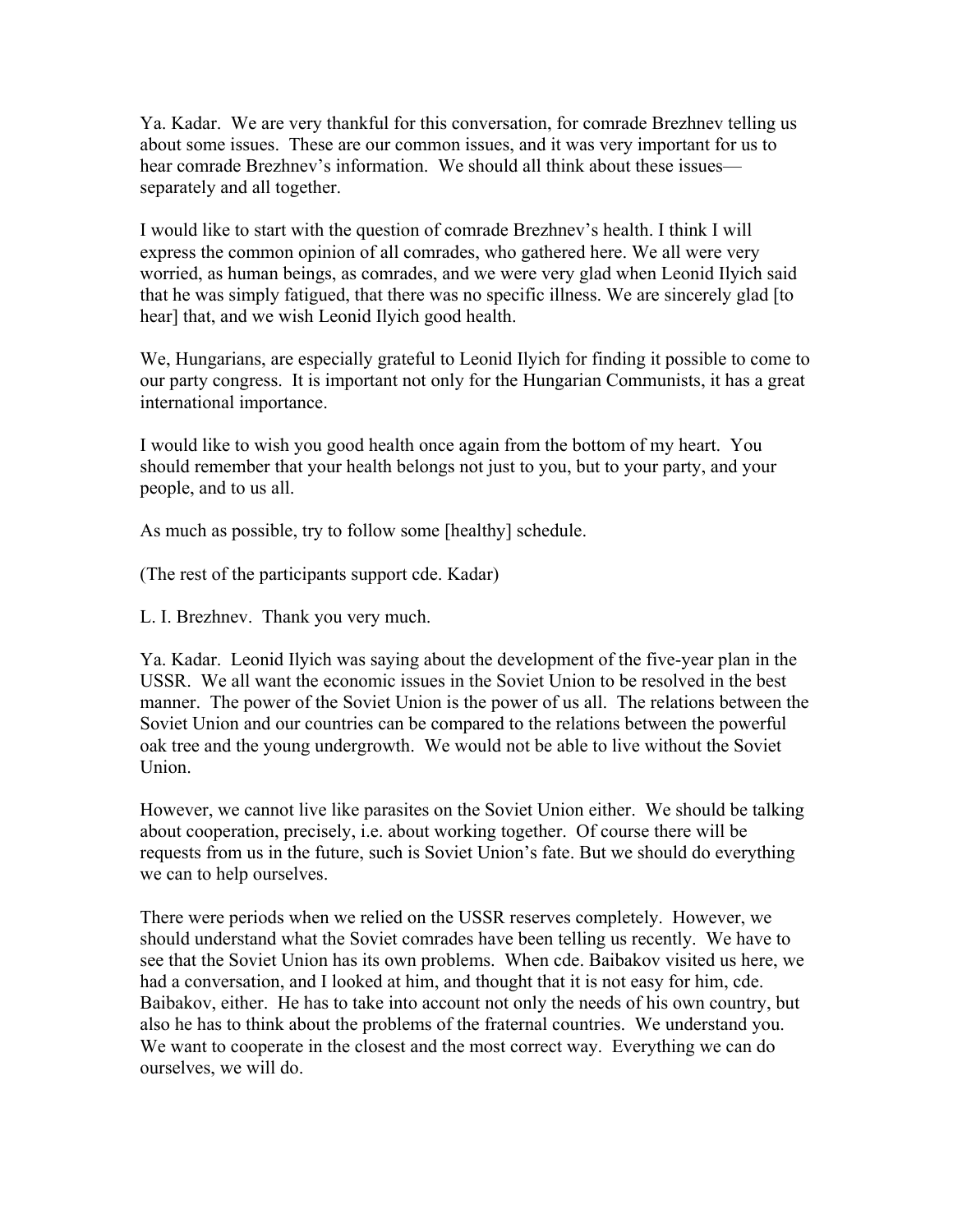As far as the European Conference is concerned, here we have been acting together, and we will be acting together, fully coordinating our actions.

We also want to celebrate the Victory Day, May 9. Not so long ago, in Hungary celebration of this date could have created a problem, but now the situation is completely different. Today there is no division in our commonwealth into the countries-winners and the defeated countries.

In the nearest future we will have a number of joint events. We agree to discuss the COMECON issues collectively, and ultimately at the highest level. The session of the PCC [Political Consultative Committee] on the anniversary of the Warsaw Treaty is coming. We also completely agree that it would be better to convene the conference of European Communist parties after the completion of work of the European Conference on Security and Cooperation.

I would like to express one more thought. Initially we were thinking that we should not publish any statements about this meeting, so that we don't offend those comrades who are not taking part in it. But they all know that we were due to meet over these days, they would not understand if such a meeting did not take place. Therefore, it would be quite all right to publish a communiqué about this friendly meeting. We also have a purely formal basis for having a meeting in this composition: those First Secretaries of Communist Parties of the socialist countries, who were presently in Budapest had a meeting. (Other participants express their agreement).

L. I. Brezhnev. I would ask the comrades to please have in mind that although I was really not well for some time, back home we firmly decided not to say anything about it publicly. I will need appropriate regime for some time to remove the fatigue. I have nothing else. I am grateful to the comrades for their concern about my health, and I would like to use this occasion to state that I am a fighter, and I will be so till the end. (Applause of the participants).

I would like to mention two more issues.

When should we hole our XXV Congress? Some factors are in favor of holding it already in the end of 1975, but there are some problems with it. If we finally settle the question of the five-year plan completely, then probably it would be better to hold the congress in the end of the year. Some comrades think that it would be better to hold it in February 1976. We have not made a final decision on this issue. Of course what matters is not the timetable but the program, which we will present at the congress.

This is more or less all I wanted to say to the comrades today. Thank you very much for coming. As far as the press statement about our meeting is concerned, I propose entrusting our Hungarian comrades with preparation of a draft of this statement.

Participants of the meeting agree with this proposal. With this the meeting adjourns.